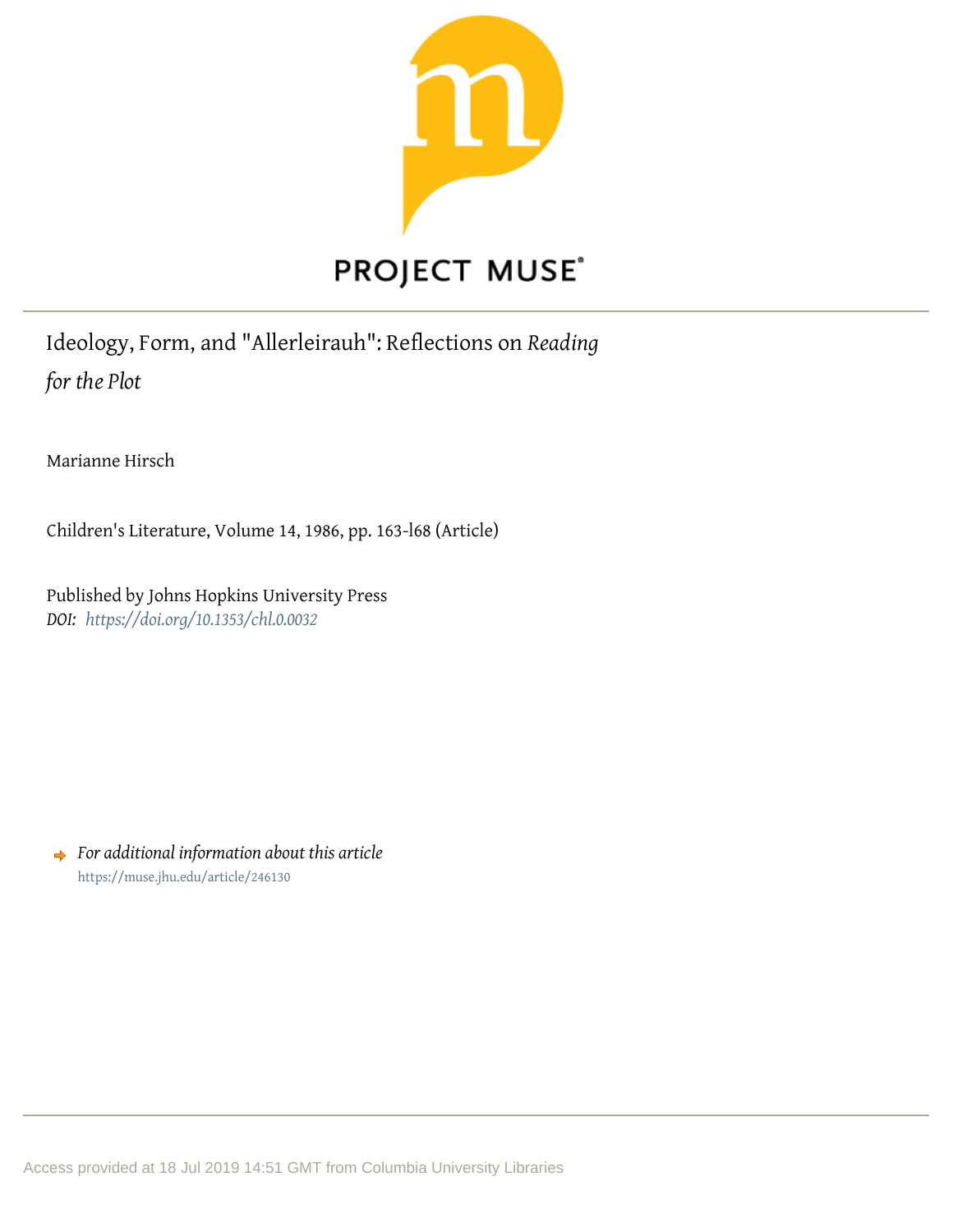## Ideology, Form, and "Allerleirauh": Reflections on Reading for the Plot

## Marianne Hirsch

Since Bruno Bettelheim reminded us in 1976 that "fairy tales depict in imaginary and symbolic form the essential steps in growing up and achieving an independent existence" (73), feminists have turned to myths, fairy tales, and children's stories to discover the gender-related developmental paradigms that Bettelheim leaves out of his analysis. When we do so, we find emblematic representations of gender stereotypes; as Ellen Rose puts it: "In fairy tales, boys are clever, resourceful and brave. They leave home and slay giants, outwit ogres, solve riddles, find fortunes. Girls, on the other hand, stay home and sweep hearths, are patient, enduring, self-sacrificing. . . . They marry and live happily ever after" (209, 210). The tales' economical form and clearcut message has tremendous usefulness for the feminist critic. Sandra Gilbert and Susan Gubar, for example, begin their analysis of a "feminist poetics" with a reading of "Snow White," stating that "myths and fairy tales often both state and enforce culture's sentences with greater accuracy than more sophisticated literary texts" (36). As we search for an understanding of female oppression in the familial and social structures that define our culture, as we consider models of female responses to social and psychological constraints, we have a great deal to learn by reading fairy tales.

Theorists of narrative also traditionally turn to fairy tales to illustrate, by means of these paradigmatic and economical texts, how the structures of narrative function. Thus, in his recent book Reading for the Plot: Design and Intention in Narrative, Peter Brooks offers a new psychoanalytically based theory of narrative. In this model, plot is the "logic and dynamic of narrative" and its primary attribute is its inherent temporality. Brooks turns to a Grimms' fairy tale, "Allerleirauh" or "All-Kinds-of-Fur," in order to illustrate how temporal unfolding operates to reinforce narrative's function of understanding and explanation. His discussion, a purely formal, narratological analysis of the tale, is very instructive for the feminist critic for,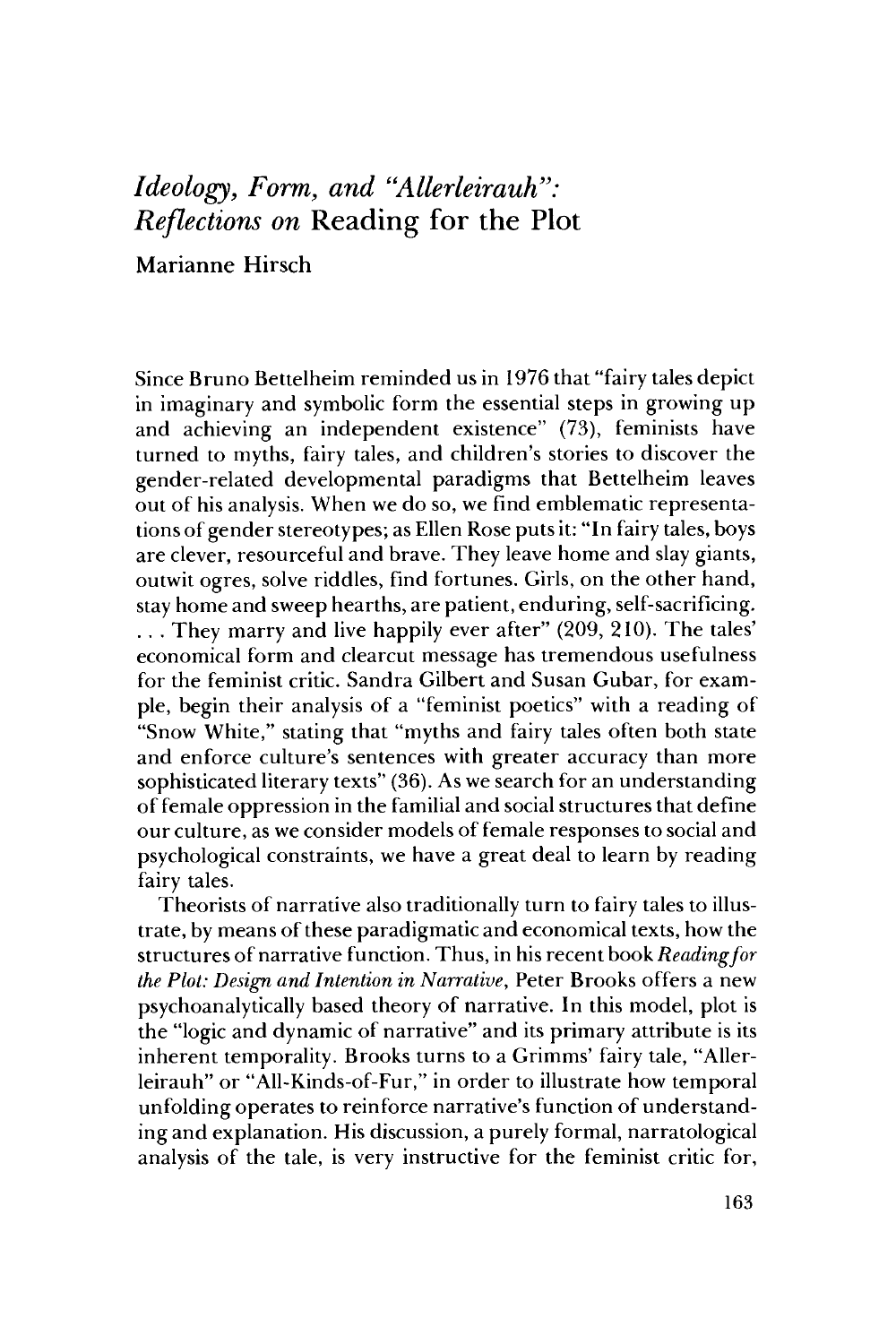through Brooks's reading, we can discover not how fairy tales represent women, but how analyses of narrative form can contribute to "culture's sentences."

Brooks summarizes the story of a queen who, before her death, extracts the king's promise that he will not remarry a woman who does not equal her in beauty, a king who can find no one but his own daughter to fit this description, and a princess who, to avoid marrying her father, makes several demands she hopes he cannot meet and, when he does, resorts to fleeing, disguised in a coat made of the furs of a thousand animals. After she serves as a kitchen maid in another kingdom, her beauty is discovered by its young king, who marries her.

For Brooks, the tale offers a perfect example of narrative functioning. Typically, the story "takes on the central issues of culture incest, the need for exogamy—without commentary" (9). In its progression through several triply repetitive actions (she asks for three dresses, one like the sun, one like the moon, one like the stars; she appears at the king's ball three times; and she cooks into the king's soup three objects brought from home), the story, according to Brooks's reading, "works through the problem of desire gone wrong and brings it to its cure" (9). Temporal progression and generational transmission are both worked out not discursively but in the indirect form of "thinking" that narrative, especially in its emblematic fairy-tale form, exemplifies. "Like a number of Grimms' tales," Brooks asserts, "it seems to ask the question, 'Why do girls grow up, leave their homes and their fathers, and marry other men?' " (9).

In Brooks's reading of this tale, a tale he takes to be an example of narrative functioning in a much broader sense, the subject of desire, therefore the protagonist, is the father. It is his desire that has gone wrong and must be cured; it is he who must hand on his knowledge and possession to another, and presumably younger, king. The narrative model developed here is oedipal and the daughter, "Allerleirauh," for whom the story is named, is an "overly eroticized object" who "loses all erotic and feminine attributes, becomes unavailable to desire, then slowly, through repetition by three,  $\dots$ reveals her nature as erotic object again but now in a situation where the erotic is permitted and fitting"  $(9)$ . Brooks relegates his explana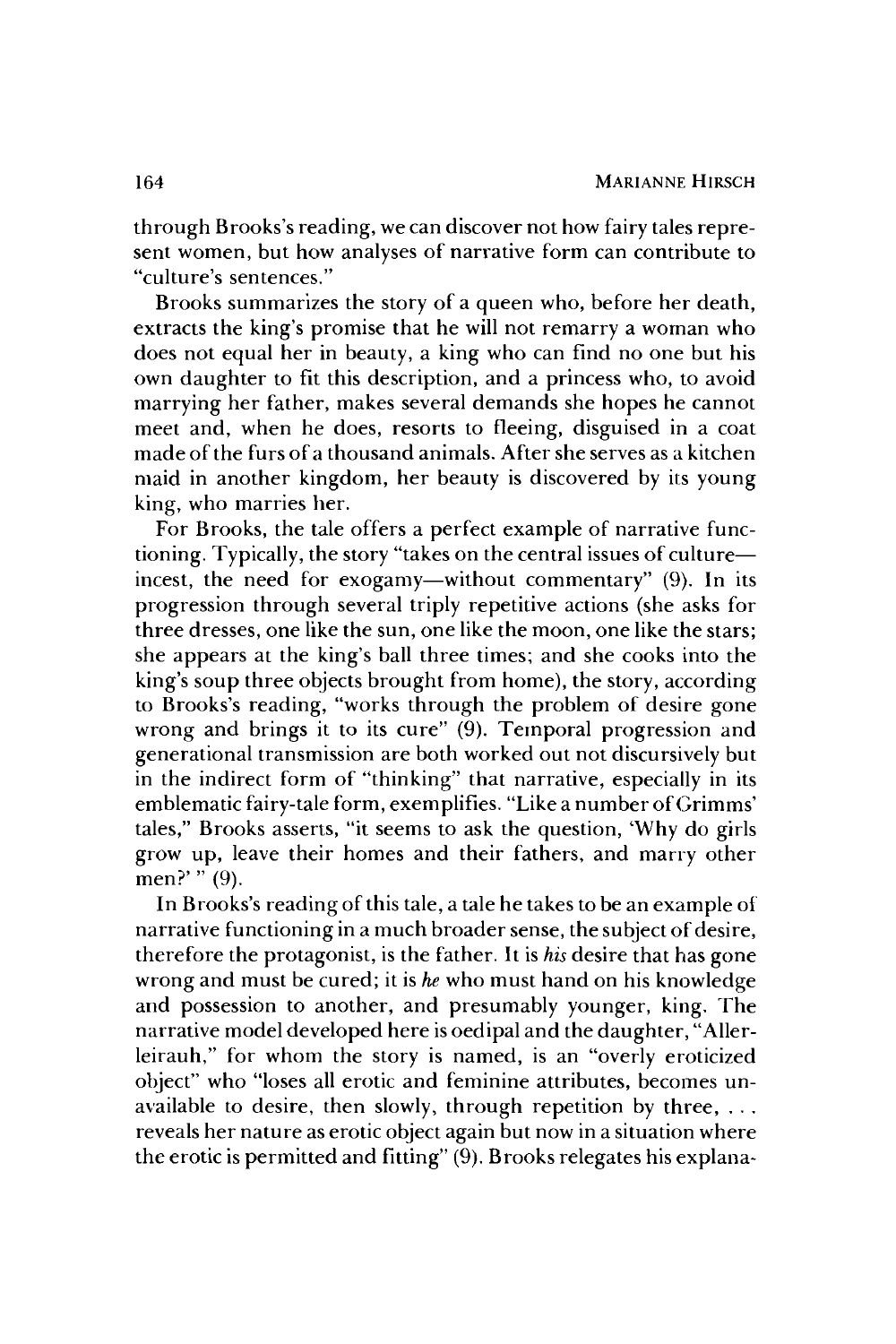tion of the story's "female plot" to a footnote, defining female plot as "a resistance and what we might call an 'endurance': a waiting (and suffering) until the woman's desire can be a permitted response to the expression of a man's desire" (330).

Clearly, from Brooks's perspective (and the rest of his book bears this out) woman's role in narrative is to be the object who waits to be exchanged and passed on at the right moment. As he sees it, the experience of learning and development is not hers but the father/ subject's: he must learn about giving her up to another man. It is clear that such a reading ignores the girl's central and active role in this tale: after all, the father disappears after the first scene and the other king's part is minor. Yet for Brooks the story's unfolding in time, its plot, depends on the female character's collusion and participation in a process motivated by a male dynamic, on her willingness to wait and endure until it is appropriate for her to respond to male desire. In order to develop his narrative theory, Brooks depends on such female compliance. What he deemphasizes is that Allerleirauh  $\dot{\mathbf{z}}$  the protagonist. Although her name demonstrates that she depends for her identity on her disguises, her animal skins do not conceal her role as agent in the tale.

Interestingly, another recent book also uses "Allerleirauh" as an initial illustrative example. Judith Lewis Herman's Father-Daughter Incest suggests a very different reading of the Grimms' tale, a reading centered on the daughter and on the story's theme rather than its form. Here Allerleirauh and one of her literary ancestresses, Saint Dympna, are seen as versions of Cinderella, heroines who "warn young girls that it is dangerous to be left alone with a widowed father, for a widowed father must remarry, and the daughter's fate depends upon his choice of a wife. In some variants of the tale, the daughter suffers because the father replaces her mother with a cruel stepmother. In others, the daughter suffers because the father wishes to marry her himself" (1).

This shift of emphasis from the father to the daughter, from paternal desire to daughterly resistance, allows us to look at the details of the story and to see them not merely for their formal configuration, but also as factors and stages in a tale relating a young girl's development in a patriarchal world. It is possible, in fact, to read the tale as an emblematic dramatization of female development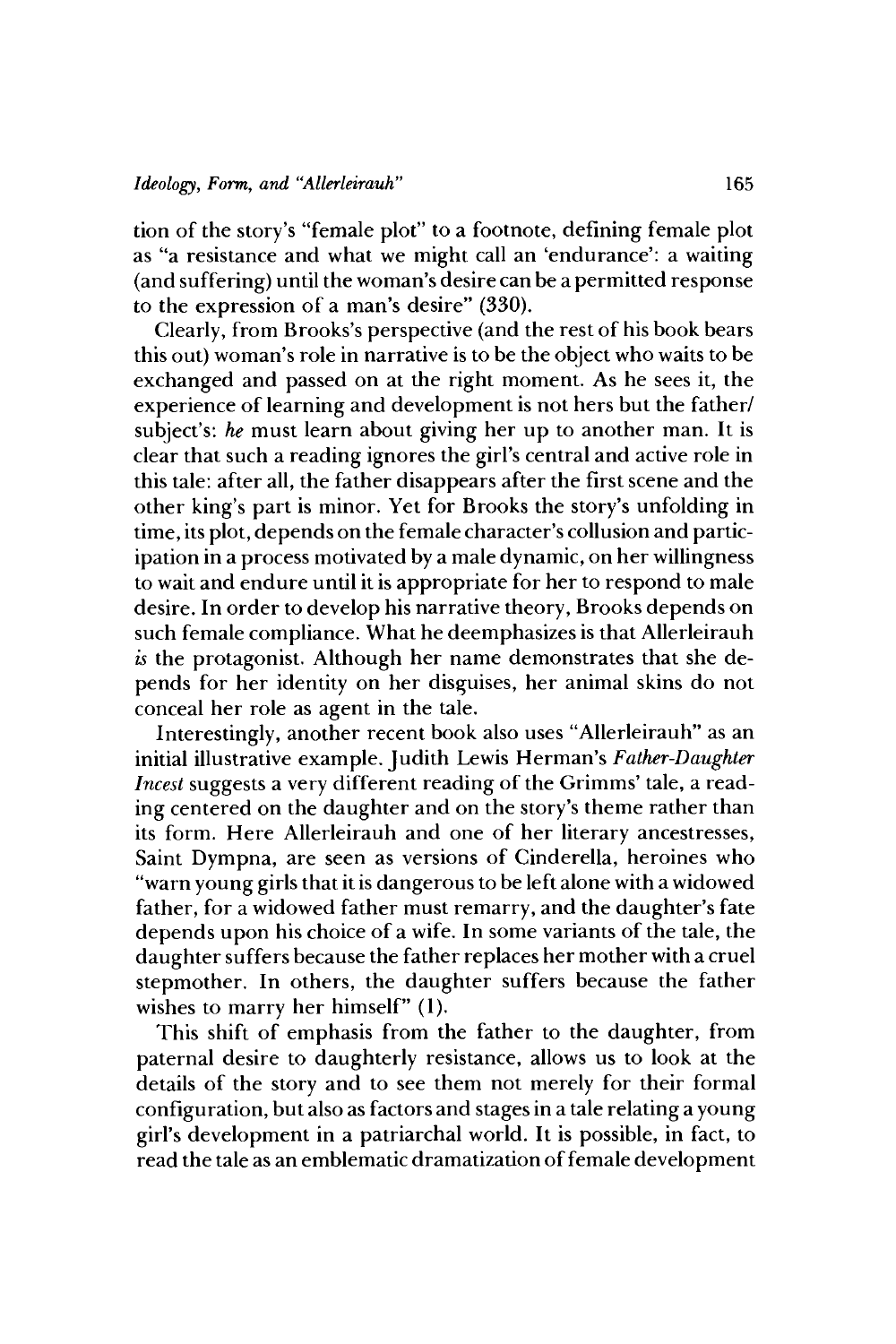in the realm of infinite paternal power, a realm where the father's privilege extends even to include the body of his daughter. In such a reading, Allerleirauh emerges as a particularly female hero. Brooks's description of female endurance and waiting fails to do justice to her ingenious understanding and successful manipulation of the world into which she has been born powerless.

Motherless, Allerleirauh must protect herself. In asking for the three dresses, she not only knows how to enhance her own physical beauty (a supreme value for women in fairy tales), but also enlists the protection of sun, moon, and stars. In asking for the animal skins, moreover, she enlists the protection of the animal realm and also reveals her understanding of the need to hide her beauty, to become sexually unattractive and unavailable until the right mate appears. By disguising herself repeatedly, she manages to overcome the terrible confinement of women in fairy tales, to explore the world, and to try out different identities, even while pretending to hide in a womblike closet under the stairs. In revealing herself to the other king, she again uses her feminine attributes—her beauty, her cooking skills, and her patience. She knows about the economic and political reality of marriage and reveals to her king that she is rich by leaving different gold objects in his soup. She exemplifies not passivity and endurance, but an active and imaginative response to a situation in which she has no power at all, where she is, as she herself repeats three times, "good for nothing but to have boots thrown at my head."

Her rebellion against incest is not by any means a rebellion against patriarchal power. By manipulating the other king into marrying her, she could, in fact, be said to commit a kind of incest: in the terms of Phyllis Chesler, "Women are encouraged to commit incest as a way of life. ... As opposed to marrying our fathers, we marry men like our fathers . . . men who are older than us, have more money than us, more power than us, are taller than us . . . our fathers" (cited in Herman 57, 58). The road from incest to exogamy leaves unchallenged the assumption of male privilege.

This still leaves the question of the mother in the tale. Why does she extract from the king the promise that he will not marry someone who does not equal her in beauty? How must her gesture be interpreted? Does the mother create the problem by insisting on the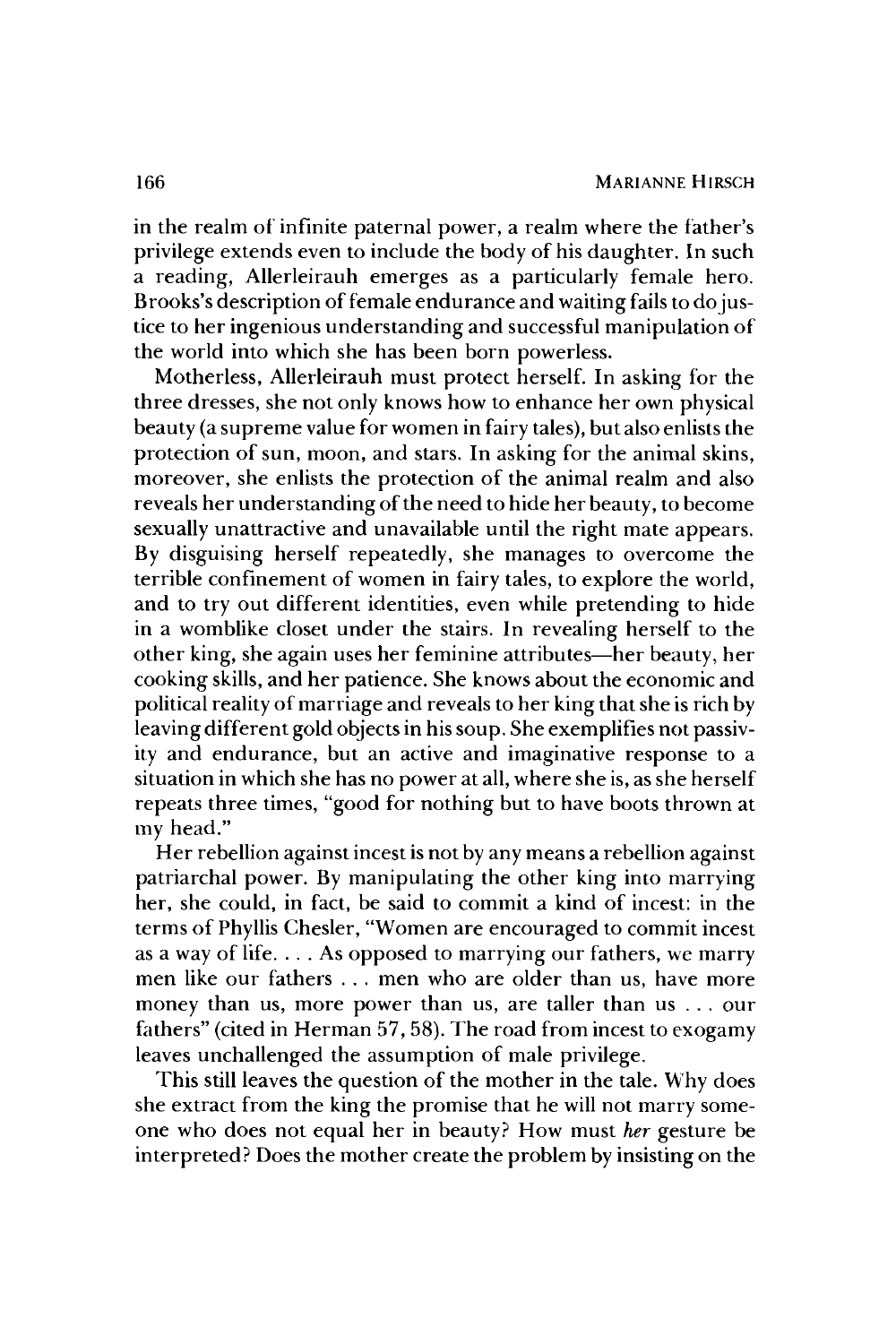resemblance of the new queen to herself? As Judith Herman documents, psychiatric literature most frequently holds the mother responsible for the development of an incestuous relationship between father and daughter. While Herman insists that this judgment must be reinterpreted in light of the powerless position mothers occupy in families, she concedes that "maternal absence, literal or psychological, does seem to be a reality in many families where incest develops" (49).

Rather than seeing the mother's ambiguous request as her collusion in the father's scheme or as a mere assertion that she is of unequalled beauty and thus irreplaceable, it is possible to interpret it more positively, as an enabling gesture for her daughter. In "Peau d'âne," the Perrault tale that is one of the sources for this story, the dead mother is replaced by a fairy godmother who tells the princess how to outwit the father and when to run away. This figure has only limited power; her function is not to offer the princess absolute protection, but to initiate her into her dangerous and subordinate position. By eliminating this figure, the Grimms have not increased the story's psychological complexity, as is commonly argued, but have robbed the growing heroine of any adult guidance, of any female companionship. One could argue that the roles of mother and fairy godmother are conflated. By making sure that the king will not replace her with an evil stepmother but will focus all of his love and attention on the daughter, the mother extends her protection to the years following her death. Beyond that, she leaves the girl to her own ingenuity, to cope in a world where all women are, in a sense, motherless and powerless. The lack of guidance forces Allerleirauh to develop the resources she will need to succeed as a woman in an androcentric world.

Such a feminist reading shifts the emphasis quite considerably away from Brooks's classically psychoanalytic and formalist interpretation. While Brooks's vision of narrative accepts as its foundation woman's position as object of exchange, a feminist reading calls attention to this fundamental power structure and reveals possible responses to it. In so doing, we are enabled to see the ways in which the heroine can nevertheless assume an active, however limited, role—how, beyond total and obedient consent, she can manipulate her fate to achieve at least what her mother had.